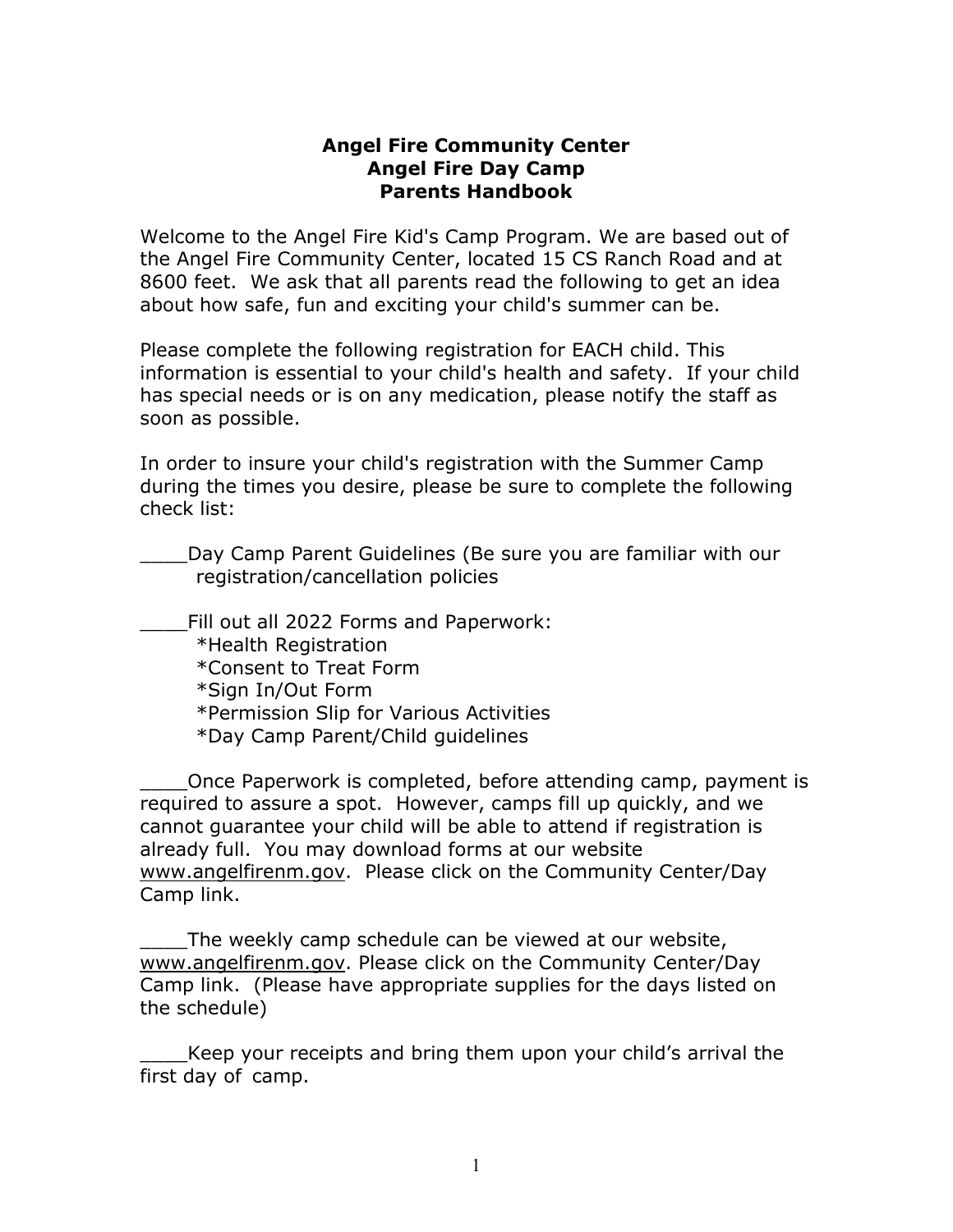Please call the Angel Fire Community Center with any questions at (575) 377-1544. You may also fax forms to 575-377-1714, email to stibljas@angelfirenm.gov, or mail to PO BOX 610. We look forward to a wonderful summer with your children.

# **Don't hibernate this summer…. RECREATE!**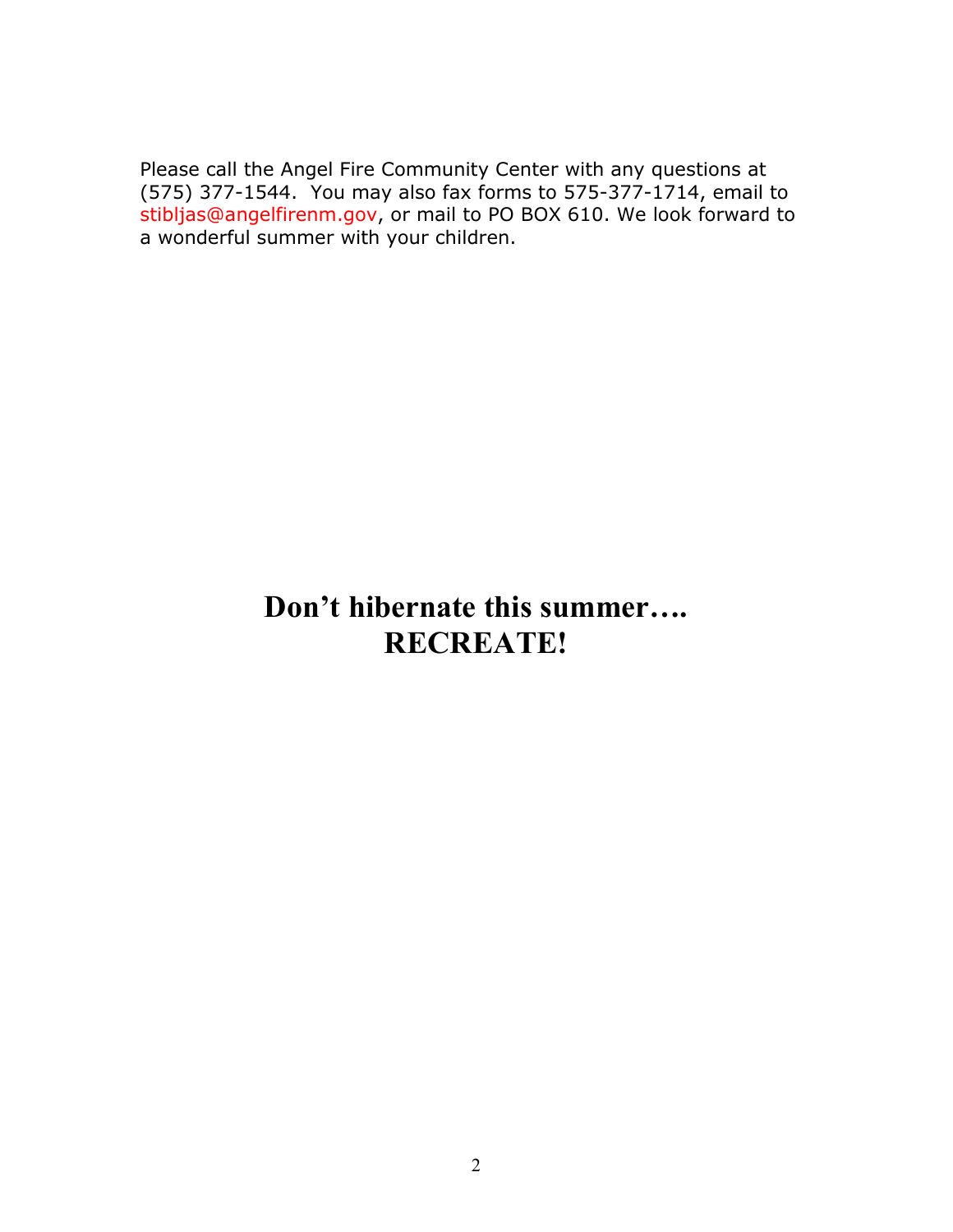# **Angel Fire Day Camp Sign In/Out Form**

Permission for other people to sign your child in and out of Camp:

|                                          | (Circle one/both) |                | give the following individuals: | (Circle one/both) |     |
|------------------------------------------|-------------------|----------------|---------------------------------|-------------------|-----|
| in                                       | out               |                |                                 | in                | out |
| in                                       | out               |                |                                 | ın                | out |
| in                                       | out               |                |                                 | in                | out |
| permission to sign my child,<br>of camp. |                   | (Child's name) |                                 | in/out            |     |

\_\_\_\_\_\_\_\_\_\_\_\_\_\_\_\_\_\_\_\_\_\_\_\_\_\_\_\_\_\_\_\_ Parent's signature

Please return this form to us on or before the first day of camp.

The following individuals are **not allowed** to check out my child:

\_\_\_\_\_\_\_\_\_\_\_\_\_\_\_\_\_\_\_\_\_\_\_\_\_\_

\_\_\_\_\_\_\_\_\_\_\_\_\_\_\_\_\_\_\_\_\_\_\_\_\_\_

\_\_\_\_\_\_\_\_\_\_\_\_\_\_\_\_\_\_\_\_\_\_\_\_\_\_

3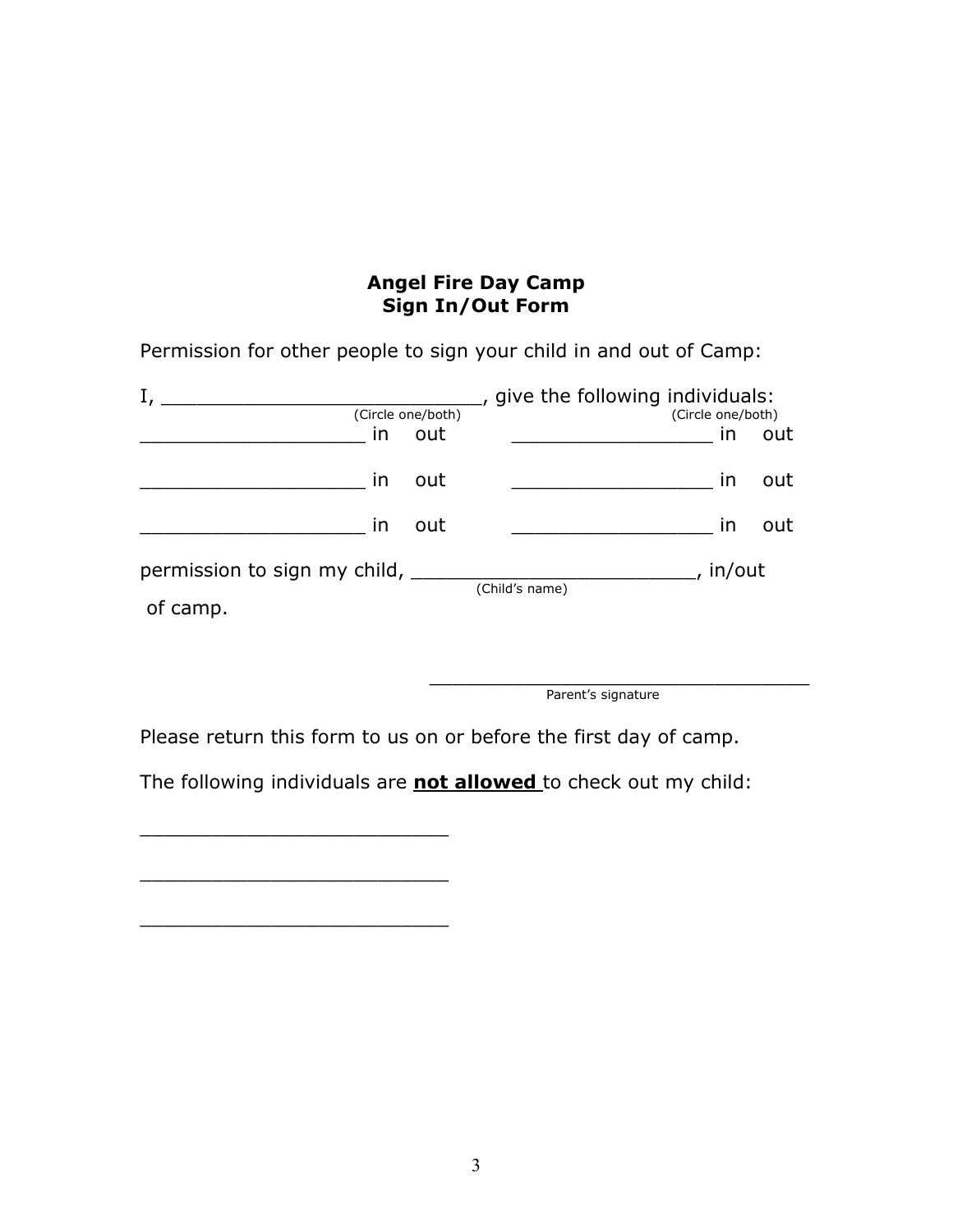# **Angel Fire Day Camp**

My child, \_\_\_\_\_\_\_\_\_\_\_\_\_\_\_\_\_\_\_\_, has my permission to participate in activities and field trips with the Angel Fire Summer Kids Camp from June 6, 2022 thru August 5, 2022. My child also has my permission to ride in the Community Center busses and vans.

| Signed: |                          | Date: |  |
|---------|--------------------------|-------|--|
|         | Parent or Legal Guardian |       |  |

Please read the following Angel Fire Summer Recreational Camp Guidelines. If you have any questions or concerns, please contact (575) 377-1544.

I have read and agree to adhere to the Angel Fire Kids Summer Recreational Camp Policies and Procedures.

| $- - - -$ |
|-----------|
|-----------|

Parents Signature

Please return this form to us on or before the first day your child attends camp.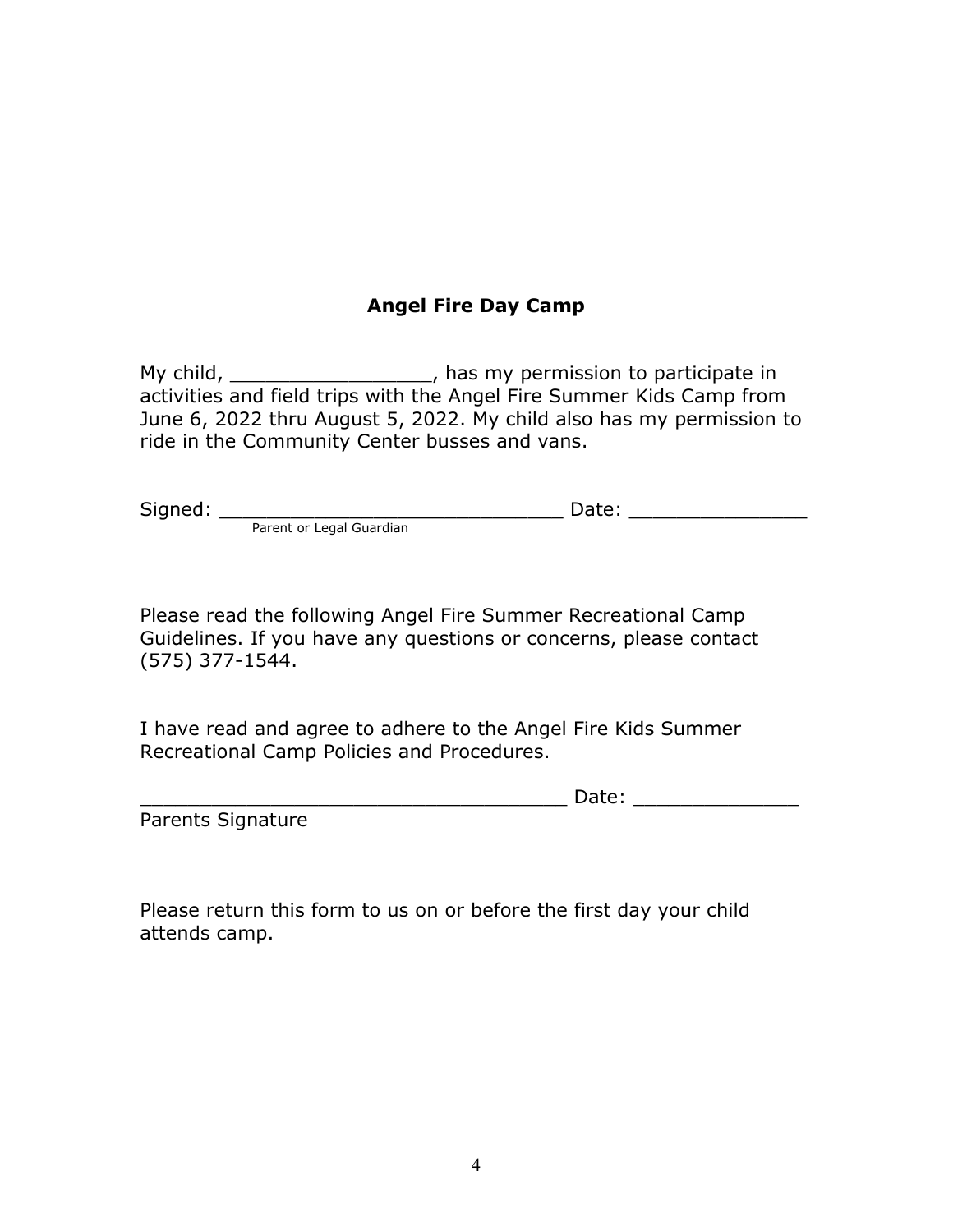# **Day Camp Policies and Procedures**

## **Day Camp Dates:**

June 6, 2022 thru August 5, 2022

# **Day Camp Hours:**

Monday thru Friday Drop off: 9:00 AM Pick Up: 4:00 PM

## **Late Pick-up:**

Parents will be charged \$10.00 every 15 minutes past 4:00pm. (Unless other arrangements have been made in advance)

## **Day Camp Ages:**

Children ages 5 - 12 are welcome at the Angel Fire Day Camp. No exceptions to the 5 year old start date.

# **Camp Phone:** 575-377-1544

Please call 575-377-1544 (Shay), or visit our website www.angelfirenm.gov, Community Center/Day Camp/Calendar link, for the latest updates for the Angel Fire Camp. If an activity has been changed, we will update the calendar accordingly.

# **Day Camp Registration:**

Registration forms can be downloaded at our website www.angelfirenm.gov and click on the Community Center/Day Camp link. All registration forms must be completed and turned into the Community Center. They can be faxed to 575-377-1714, or e-mailed to stibljas@angelfirenm.gov, or mailed to:

Angel Fire Community Center Attn: Shay Tibljas PO BOX 610 Angel Fire, Nm 87710

\*\*The Angel Fire Day Camp has limited space for kids, so sign up early. Registration and space will be guaranteed **only after** all forms are completed, turned in and all fees paid. We do accept credit cards.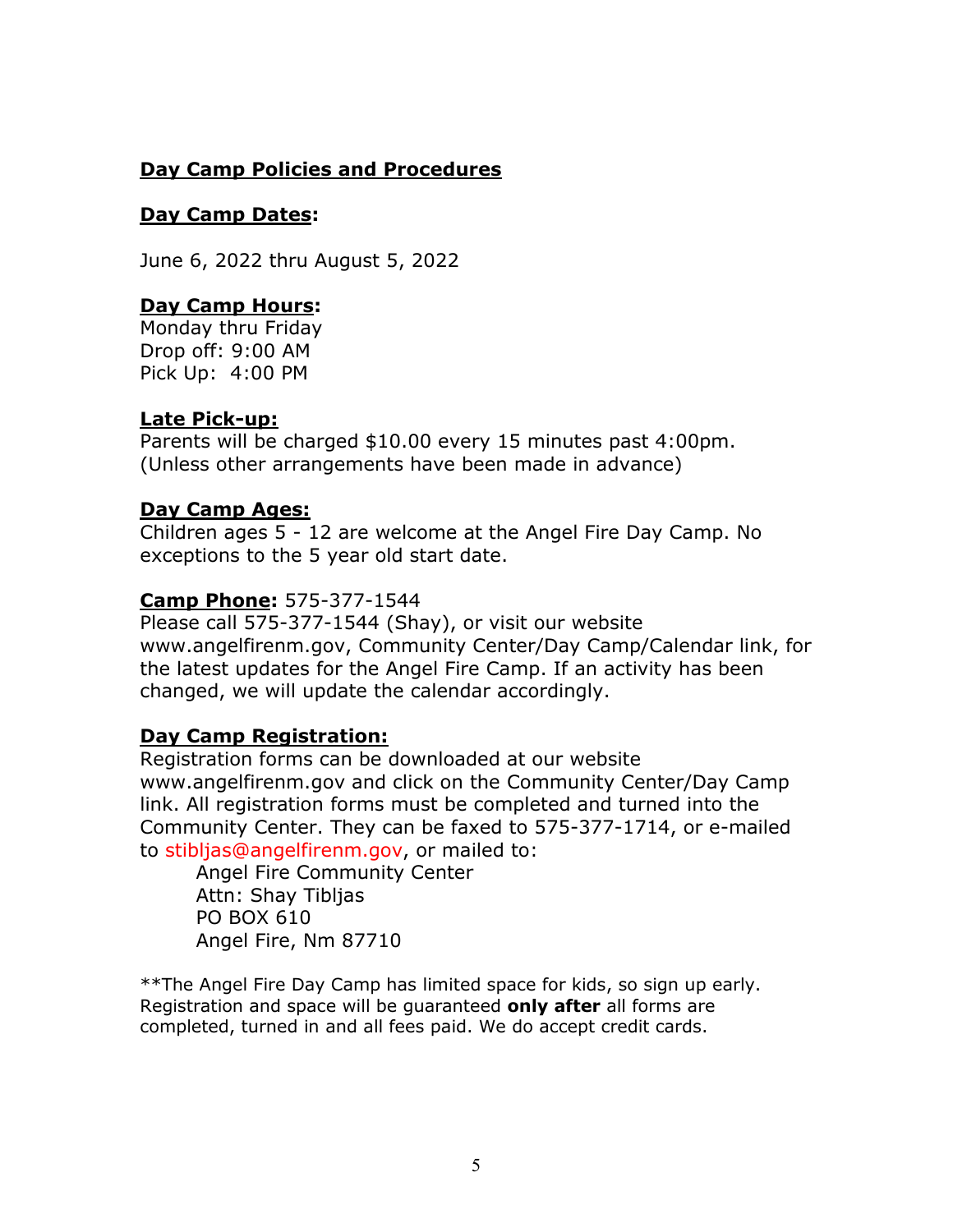# **Day Camp Fees:**

 - One Day Fee, Colfax County residents: \$25.00/\$20.00 additional family member

 - One Day Fee, Non-residents: \$45.00/\$40.00 additional family member

- Weekly rate: \$110.00, Colfax County Resident/Additional family member - \$85.00 - Weekly Rate, non-residents, \$200.00/Additional family member -

\$180.00

\*\*Tax is included in all fees\*\*

# **NO REFUNDS FOR DAYS NOT ATTENDED**

#### **Staff:**

We will have one Supervisor, and an assistant as needed by attendance.

Maximum number of children - 22

Walk-ins are welcome based on space available.

#### **Transportation:**

The Angel Fire Community Center has 2 Suburban's that will be used to transport the children.

#### **Daily Camp Activity Policies and Procedures**

Activity schedules will be made available to campers and their parents every week. Schedules will be made 1-2 weeks in advance. Please read the schedules carefully so that you can plan for each day's events accordingly. The schedule is subject to change depending on weather conditions and/or situations beyond our control. Schedules can be found at the Community Center or online at: www.angelfirenm.gov or at [www.angelfirefun.com.](http://www.angelfirefun.com/)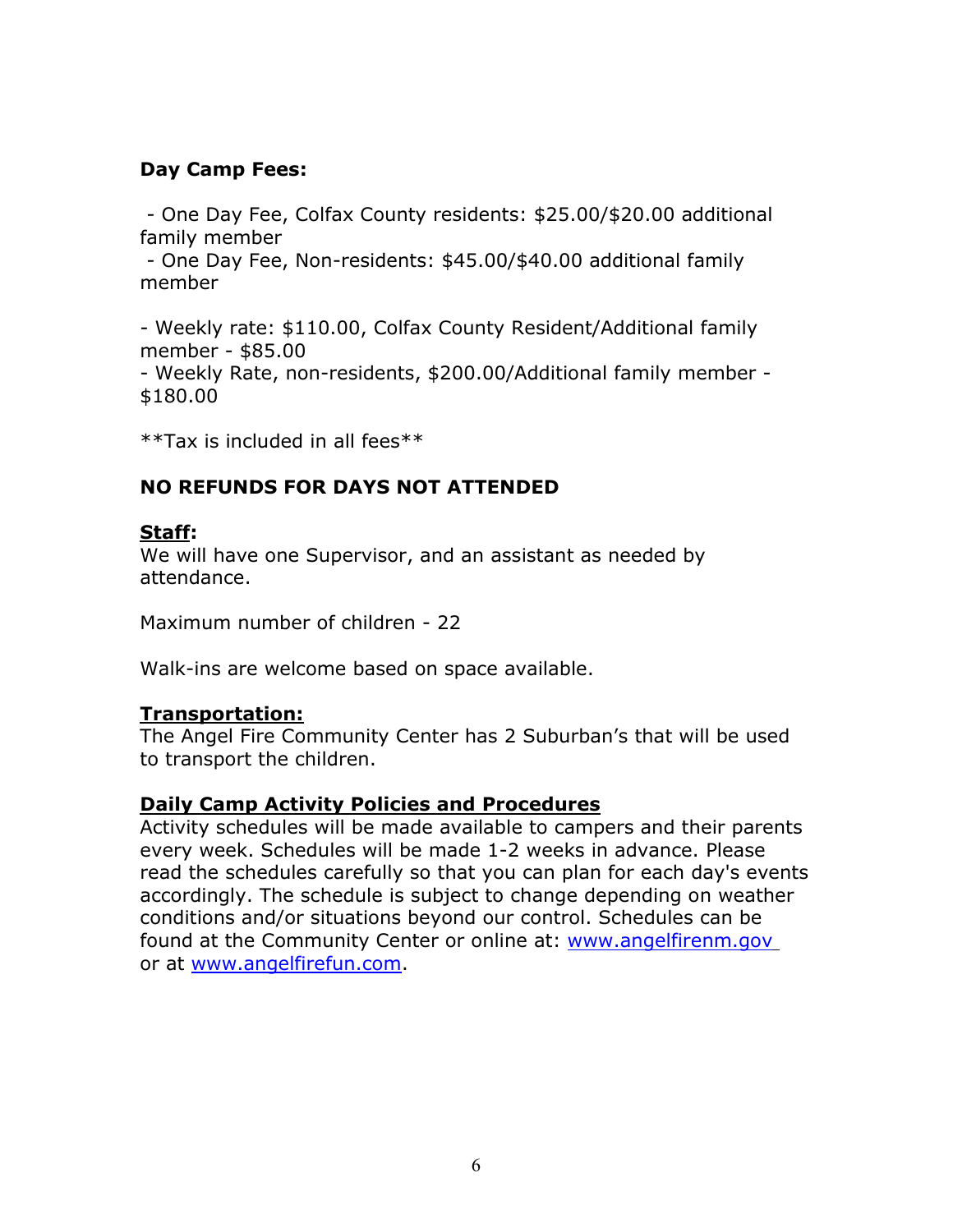#### **Campers daily Supplies**: **>Lunch >Backpack > Close toed shoes on hike, horseback riding or Resort days** >2 Snacks **big >Sunscreen >Warm clothes >Filled Water bottle >Swimsuit (swim day) >Rain Gear**

 **>Towel (swim day)**

Children will be responsible for their own gear. Items that are easily lost or of significant sentimental or monetary value should not be brought to camp. The Angel Fire Community Center, Angel Fire Summer Recreational Kids Camp and the staff, are in no way responsible for lost, misplaced or stolen items. Toys or money should not be brought to camp unless it is noted otherwise on the schedule.

#### **Sign-in and Sign-out Procedures**

Every morning and afternoon, the parent/guardian of the child will sign them in/out. Children will not be allowed to leave with another individual unless that individual is on the Sign In/Out waiver.

*Drop off-*Drop off is between 8:45 and 9:00 am at the Angel Fire Community Center. Campers must be dropped off **no later than 9:30 am.** The group may have a scheduled activity at another location, and if you are late, you may miss out on the day's activities. **There will be no refunds as your registration may have taken the spot of another potential camper.** 

*Pick-up-* Pick up is between 3:45 and 4:00 pm at the Angel Fire Community Center. If you are late picking up your child, you will be charged at rate of \$10.00 for every 15 minutes that you are late - due at the time you pick up your child (unless arrangements were made ahead of time). Counselors are required to stay until all children are picked up, therefore, we will need to contact the local police if parent/guardian do not arrive by 6:30 pm, and we have not heard from the parents.

**Visitors Policy**- We highly encourage visitors to wait until camp is over to visit with campers. Their name must be on the parent's checkin list. However, you may visit the Community Center anytime during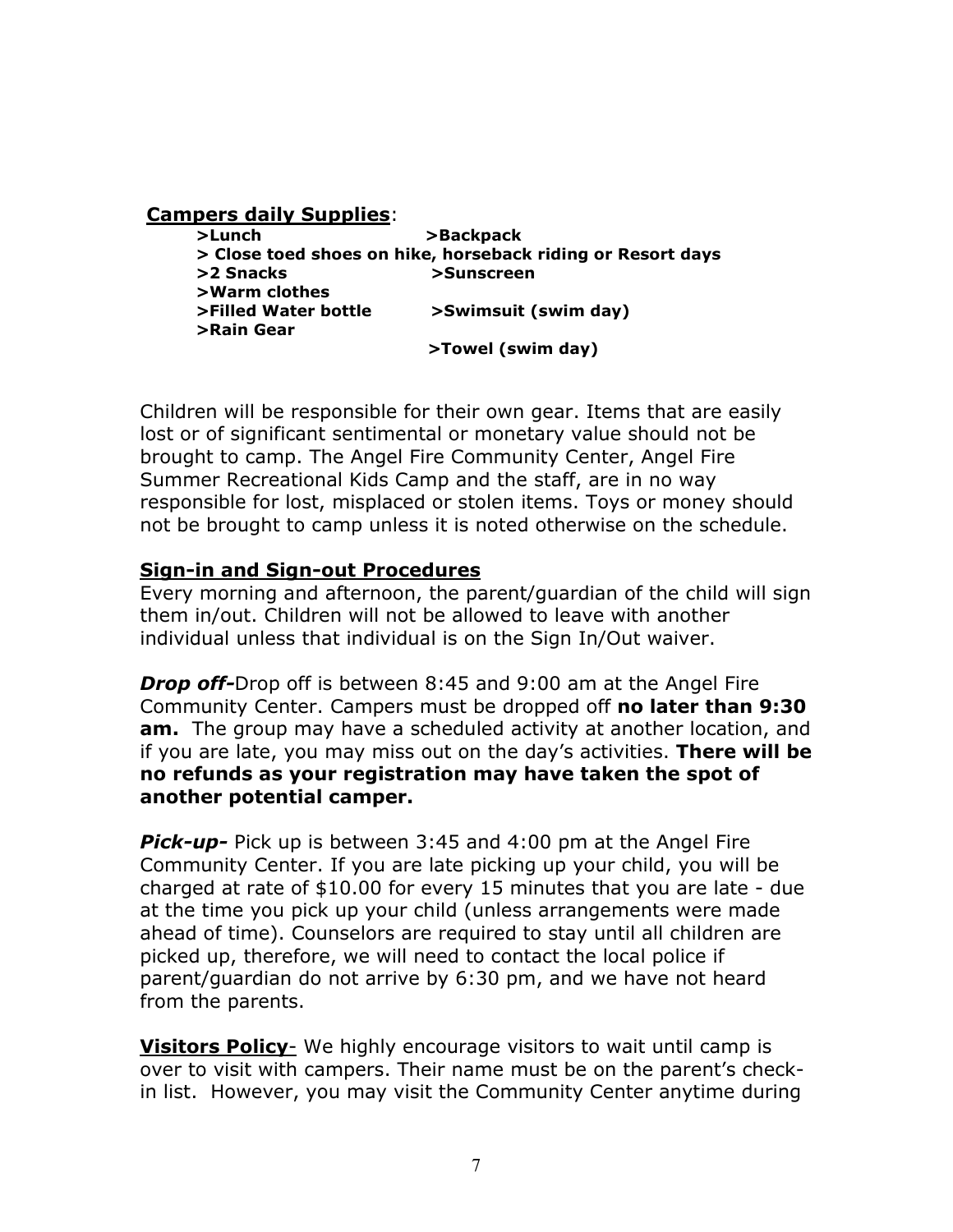business hours.

# **Pictures Policy-**

When your child attends camp, staff sometimes takes pictures of the kids and activities they are doing. These pictures may be used for marketing the camp, on the Village Website, Social Media sites, flyers and brochures.

# **Health and Emergency Policies and Procedures**

# **Injured Children**

Our camp Supervisors are trained in First Aid and CPR. If your child becomes ill or injured during camp hours, you will be asked to come pick them up. Injuries will be reported immediately.

If at any time throughout the summer, your child develops a medical condition, please notify us.

#### **In any event of illness, injury or accident, parents will be contacted.**

# **Sick Children Rules and Regulations**

 -Camp policy requires all children who have a fever, were just placed on antibiotics, or have diarrhea or vomiting, must not attend camp for 24 hours.

 -Children who come to the camp sick will be sent home with no refunds available.

\*\*If your child does become sick and you are preregistered, please let us know as soon as possible and the circumstances will be reviewed, and a decision made in regard to refunds.

#### **Medications**

We cannot administer any medications to children, except sunscreen. Arrangements must be made in advance if your child must take a medication during the day.

\*\*Sunscreen is considered a medication. Please mark "yes" on the camper Health Registration Form for counselors to apply your child's sunscreen.

# **Inclement Weather Policy and procedure**

In the event of inclement or excessively hot weather, we may cancel outdoor activities. Any lightening, wind gusts or temperatures above 90 degrees may qualify for the canceling of outdoor activities. If the